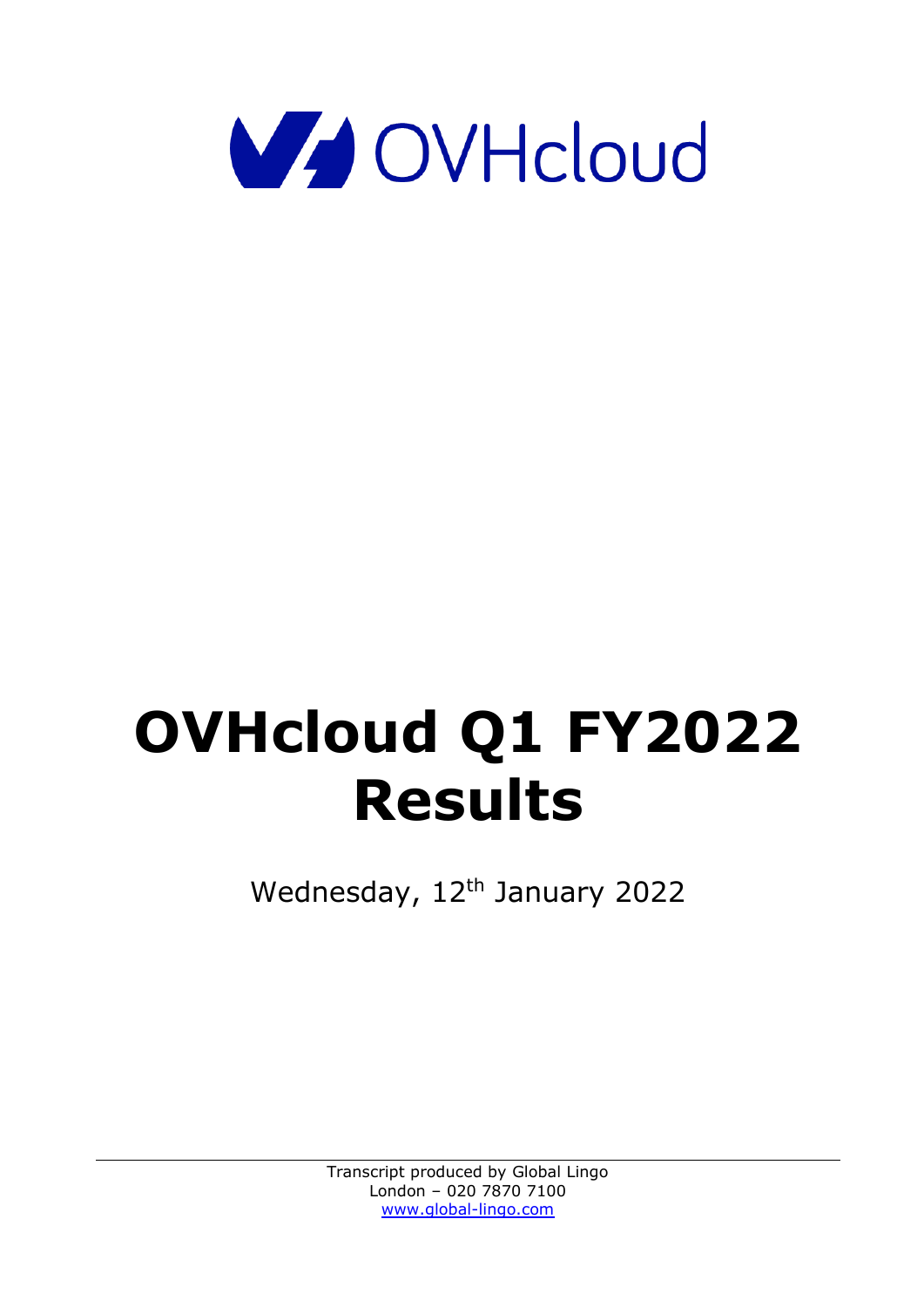## **OVHcloud Q1 2022 Results**

**Operator:** Please note this conference is being recorded. Today's speakers will be Michel Paulin, CEO, and Yann Leca, CFO. I now hand over to Marisa Baldo, Head of Financial Communications at OVHcloud. Thank you.

**Marisa Baldo:** Thank you. Good morning, everyone, and welcome to OVHcloud first quarter revenue conference call. I'm Marisa Baldo, Head of Financial Communication at OVHcloud. To comment our Q1 revenue today, we have Michel Paulin, our CEO, and Yann Leca, our CFO.

We will go through a presentation, first section on business and strategic highlights with Michel, then we move onto detailed financials with Yann and conclude with the outlook. We will make sure to keep enough time for Q&A. So we'll have a Q&A session of 20 to 25 minutes at the end of the call.

And just a quick reminder to call your attention on the disclaimer on slide two that I invite you to read.

Thank you again for joining. I now hand over the call to Michel.

**Michel Paulin:** Hi, everybody. Good morning. And I think it's a right timing to also make a happy New Year to everyone. So I'm very pleased. I'm Michel Paulin. I'm the CEO of OVHcloud. And I just want to introduce the first slide about OVHcloud positioning.

We are the leading European cloud provider and we believe that we are uniquely well-positioned to capture the exponential growth of the cloud market. On the right, what are the key features of this market and why OVHcloud is so well-positioned in this market?

The first one, it's a large and fast-growing market. It's growing by 20% for the next four years. The second one is clearly that we see that there is a surging demand for data sovereignty. And OVHcloud, as a European player and also completely immune to any type of extraterritorial laws, is able to provide a unique positioning as the really sovereign cloud provider.

The last point is about that the market is moving to more public – more from a public standpoint market, cloud market, to a multi-cloud and hybrid cloud trend. And definitely, we believe that by construction, OVHcloud is completely well positioned to be able to provide multi-cloud and hybrid-cloud solutions, and especially due to the fact that the emergence of the Edge technology will increase this momentum.

OVHcloud is the only European player of scale. We have really a competitive advantage, thanks to our vertically integrated model. We have proven during the last 20 years the ability to deliver profitable growth at scale. We are a pioneer in sustainable cloud through innovation and especially water cooling and also refurbishing.

We have key differentiators such as our transparent and predictable pricing. And we believe that we have all the attributes to be the data sovereignty champion in many regions and you'll see not only in Europe but also in other regions in the world.

So let's start with our results in Q1. We have accelerated growth with significant successes. We have really been able to accelerate our growth in this quarter. Let's start with the left.

We have an accelerated growth in line with our next  $-$  I mean, fiscal  $'22$  guidance. We have reported growth of 13.9% in revenue and 13.5% like-for-like, which is in line with our targets. The second is that we have a very strong growth in reported data for public cloud with a 22.4%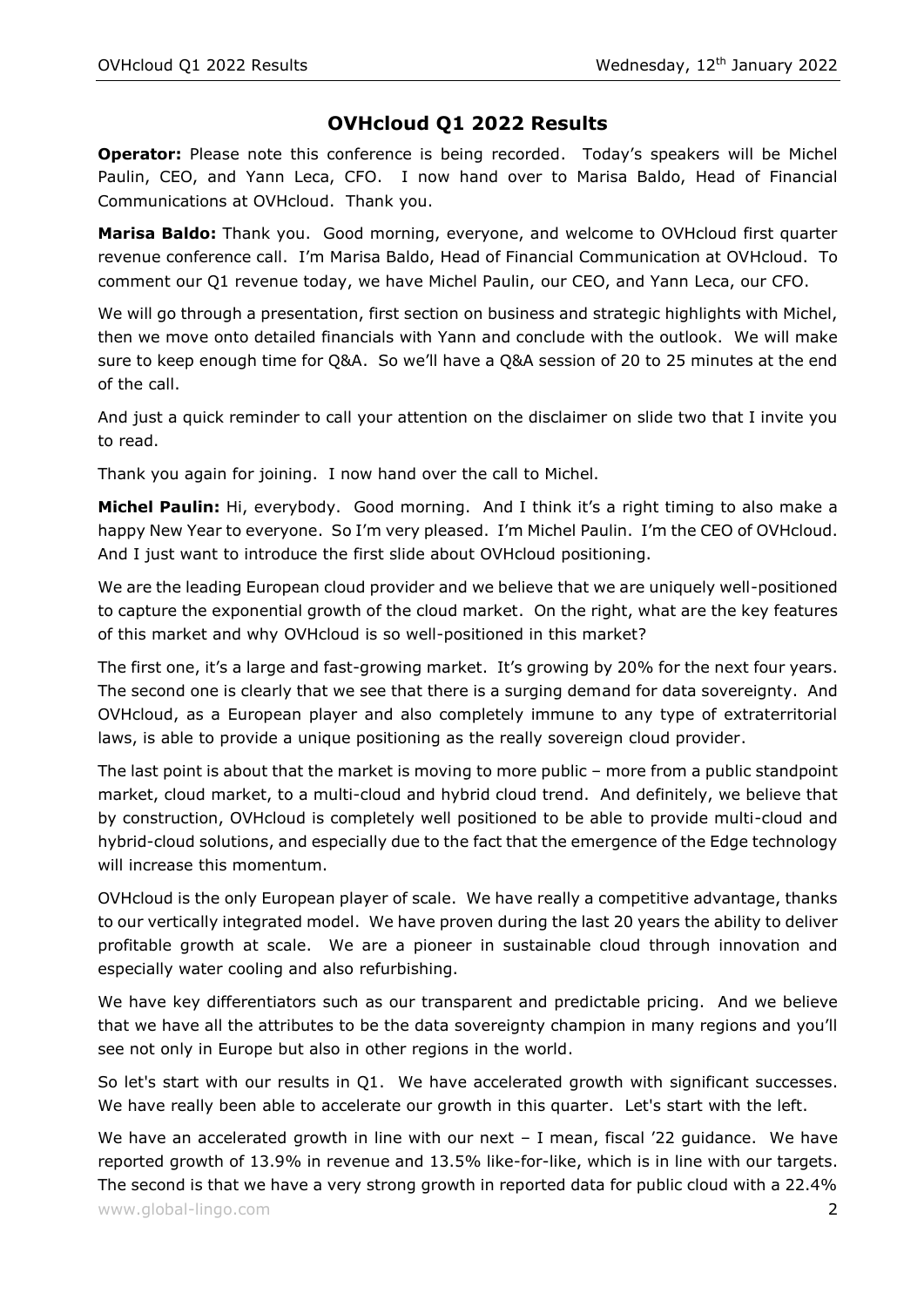like-for-like growth and a 24.9% reported, and in private cloud, where we have a 14.3% likefor-like growth and a 14.6% reported. This is really strong acceleration of the growth in line with our guidance.

In the middle, the underlying acceleration is due to successful events and strong commercial momentum. We have, during this November, provide EcoEx experience event and we got three times the number of visitors compared to last year. Moreover, we are investing to accelerate and intensify our commercial momentum and we are very proud to have now very strong labels as customers, such as EDF Renewables, HarfangLab, Sopra Steria with a worldwide partnership, Bechtle, which is an IT provider in Germany; Inetum, where we have also a global worldwide partnership now and we address now new markets; and OCTO Technology, which is a system integrator. It's a subsidiary of Accenture, and we have also developed a strong partnership with them.

Also we believe that we will continue these accelerations, thanks to the fact that we continue to launch the services and products. As you know, we want to enter the PaaS market which is a great opportunity for OVHcloud. And we have introduced new beta and now general availability products, and I will comment a little bit more detail to this.

The second, also we continue to give, I will say, security certification and also sovereignty and we gained during this quarter the Certification Cloud and Infrastructure Operation SAP in France and very soon in Europe. And we got the SecNumCloud for Hosted Private Cloud, which is a very important point to address the public market in France but also it will be the base for the new European certifications which will be deployed in Europe. And this is a very important step for OVHcloud.

So if we go to the next slide. You know our plan to accelerate growth. It's based on four key pillars, which will create further value and will deliver significant growth acceleration. The first one is the mechanical acceleration due to the evolution of the mix. The second one is the capability to move to PaaS and to capture this huge market. It's 20 –  $\epsilon$ 30 billion to  $\epsilon$ 40 billion market - potential. And for us it's a great opportunity. The third one is to expand internationally. And we have been doing – we are doing major investments and you'll see that we had significant progress in this domain. And last but not least is, of course, to appear and to grab the new opportunity of the data sovereignty, thanks to the fact that we have a unique positioning as European player and to be completely immune to any type of extraterritorial laws. Moreover, we do – we protect our customer data and we do not touch our customer data. We are absolutely, I mean, immune to that.

The next slide shows the first pillar, which is a mechanical acceleration from the faster growing segment. I will not go through all the math, but you see that we are growing fast in public cloud and private cloud, which in fact is changing the mix and which affects already mechanically our growth capacity by 0.2 points to the Group growth.

The next slide is about the PaaS. We are building a very solid PaaS revenue engine. The PaaS market is a huge opportunity for growth to OVHcloud, €35 billion to €40 billion opportunity. And our ambition is to address this new market and therefore to be able to accelerate our growth. You see the long list of the new services we have introduced either as beta testing or as general availability in many domains application platforms where we have introduced Anthos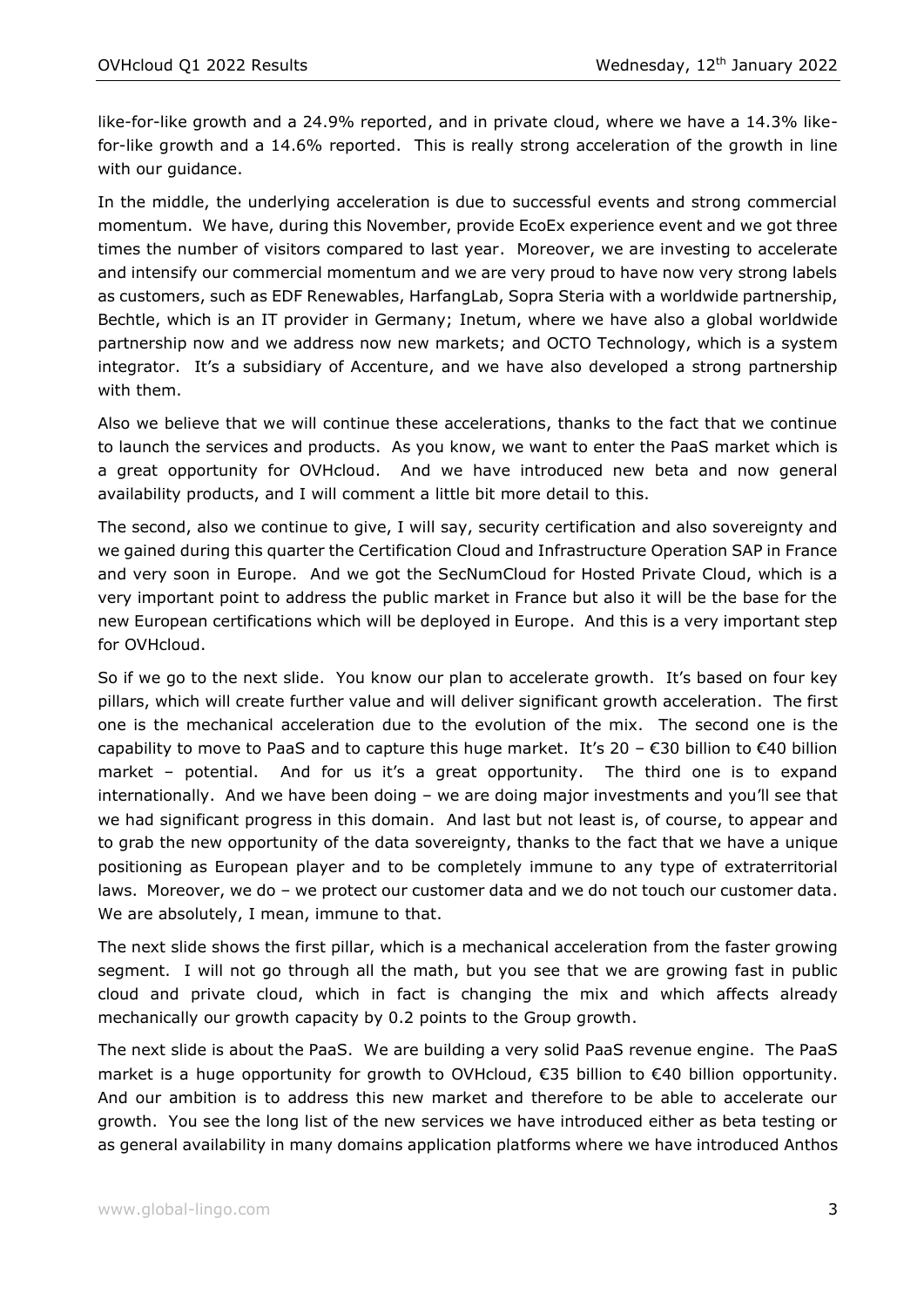from Google Cloud, platform.sh, Nutanix as a beta testing. And we are continuing to address new features. The ambition is to have more than 80 services before the end of this year.

Database-as-a-service, the first step was mongoDB. And we introduced, in January, mongoDB as a general availability. But you see that now we are in the beta testing for four new databases and we will extend that with other services in the next few weeks. Everything concerning artificial intelligence and machine learning, which is a very interesting market to address.

Today, OVHcloud on its own has developed compelling offering of artificial intelligence solutions. And now we are rolling out our machine learning service, AI training, AI notebook solutions and we will continue to address this market and open new regions across the globe to capture this market.

The last but not least is the storage and back-up. As you know, we've made acquisitions last year. And now we are in the beta testing of the S3 Object Storage Solutions, but also we will introduce new systems in the block storage and also NetApp, which is in the beta testing phase.

So this is a very intensive roadmap and we are developing that. We will continue to promote these solutions. We will continue to open new regions to capture this fast market, which is a huge opportunity. We do not see strong results in the first year. We have always said that the major impact will be for next year, because we take the time to have the right products with beta phases to have significant impact and to be able to propose alternative and varied performance solutions.

The third pillar is the continuous international expansion. You see that today we are growing very fast in many regions. Of course, we have still France, which is strong and still represent 49% of revenues, but we are growing faster in Europe, excluding France, and in the rest of the world. This is definitely something that we want to expand. We have the capability, thanks to our data centre infrastructure and we have the plan to introduce more than 14 new data centres across the globe to accelerate our international expansions.

We expand in the US and the Americas and we increased the foothold in Asia. And soon, we will introduce the new data centre in India. We have very strong performance outside of Europe. In the US, for example, we have a 41% growth like-for-like, 55% reported due to the FX effect. We are, in APAC, Asia and Pacific, a 21% like-for-like and a 20% – 26% reported.

This is also due to very strong successful digital channel, where we see that we have a very strong momentum right now. The US is growing very fast with a 105% like-for-like digital growth only on digital channel growth and it's a 1-point – 109% reported. And in APAC also, a very strong digital channel with a 40% like-for-like growth and a 46% reported. This is really something which is very promising and we will continue to implement and invest to accelerate our growth internationally.

The last point, which is the next slide, is about the strong traction on data sovereignty. In fact, many things are happening in the market right now and we see that there is a new momentum for new regulations in Europe. But it's not only in Europe. And I will go after – back to the Europe. It's also rising in everywhere, in Singapore, in Japan, in Korea. And recently, for example, in Canada, with Quebec with the new bill, la Loi 64, the Bill 64 in English but in Quebec it's in French. It's la Loi 64, which creates very strong regulations about how to locate the data,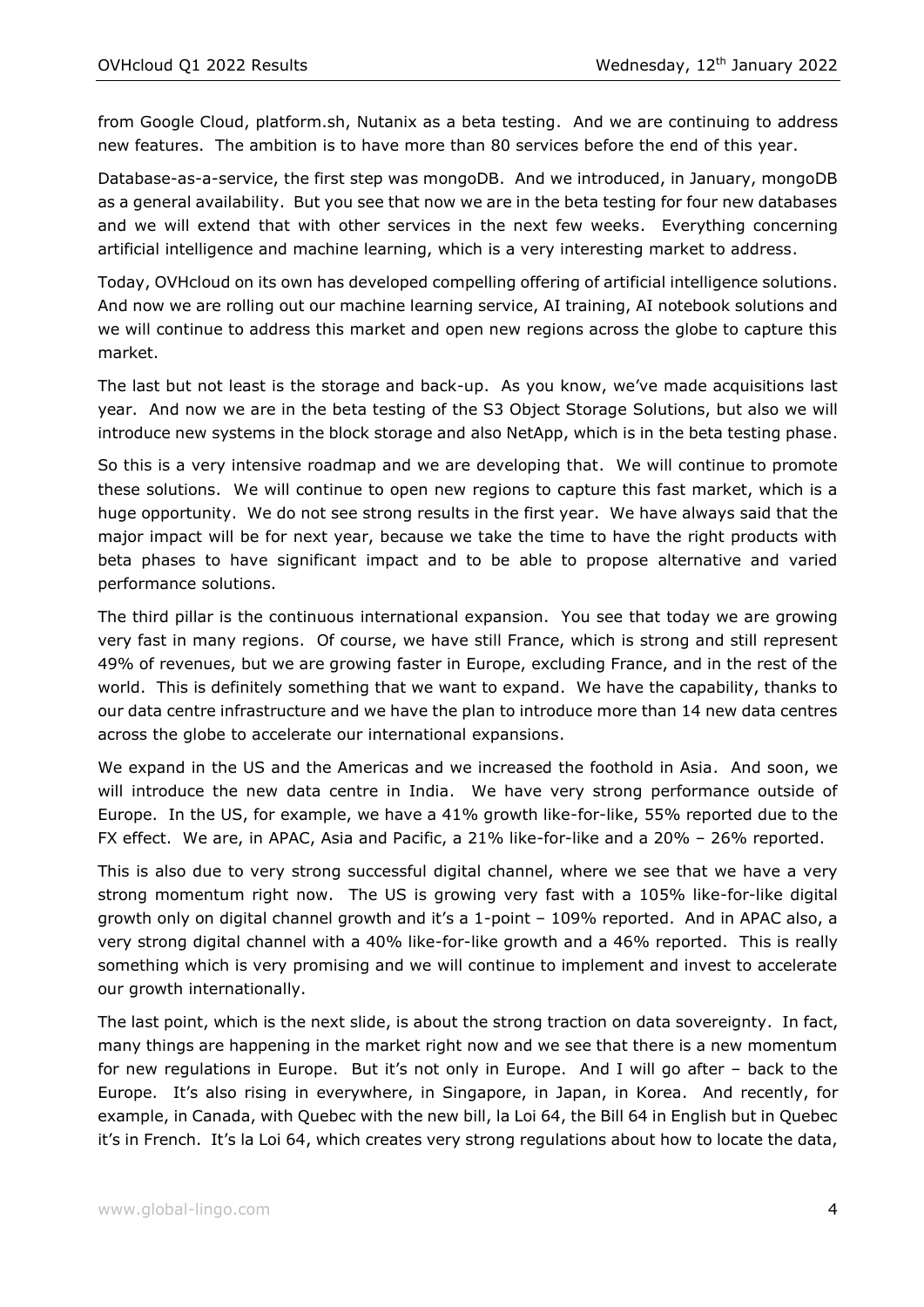transfer the data and protect the data, which is very similar of what we have in the GDPR and also in the Schrems 2 in Europe.

So we see that today it's really an opportunity which is rising and popping up everywhere in the world. And OVHcloud is uniquely well positioned to propose alternative solutions against most of the hyper scalers.

We see also that in Europe, for example, the DMA, the DSA, the Data Act are moving and will include and will also investigate about the – any type of antitrust solutions and practices. And this is also an opportunity for OVHcloud. And we believe that it will give us additional perspective and opportunities.

The last point also is about the EU cloud certifications. It seems that the EU cloud certification, which is on debate right now at European Commission, is likely to integrate no sovereignty criteria, which again is a very interesting opportunity for OVHcloud.

Today, as you know, we have a unique positioning as a sovereign cloud. We have dedicated approaches to propose to critical industry which will be under these regulations, public sector, healthcare. You've certainly seen that the CNIL as for example decided to stop the Microsoft initiatives or Health Data Hub due – is not compliant with the European, I mean, jurisdiction but also financial services and everything which is about defence and aerospace where there is a rising concern in terms of data protection and also immunity to extraterritorial laws.

We have dedicated products and we gained the SecNumCloud for Hosted Private Cloud and our intention is to have this certification for all of our solutions soon. And we are the leading player and voice in the European cloud ecosystem by participating to the most of the, I would say, European bodies, which are today creating all the regulations and also promoting an open reversible and transparent cloud.

And that's also allow us to have a dynamic commercial pipeline based on this sovereignty and protection of the data. And I already mentioned, companies like EDF but also HarfangLab and also in security TEHTRIS, which is a French company in cybersecurity, where our positioning allow us to win new customers, which is, for us, a strong, I would say, perspective for the future. So this is today what we are in Q1.

And now I will let Yann to describe the financial results of OVHcloud.

**Yann Leca:** Thank you, Michel, and good morning, everyone. My name is Yann Leca. I'm the CFO of OVHcloud. I wish you a Happy New Year. Very happy to be with you today.

I am now on slide 11. And this is the usual picture of our like-for-like revenue growth, which, as you know, is 13.5% from €164 million in the Q1 fiscal '21 up to €187 million. This is the reported growth at plus 13.9%. The like-for-like growth unlike previous quarters is slightly below simply because in the reported version, we benefit from the US dollar growth versus the euro, while in the like-for-like version, we neutralised that. And the other neutralisation elements are small and I believe known to you small perimeter change, forex impact indeed and a neutralisation of the Strasbourg direct impact in Q1 of this year for  $\epsilon$ 2 million.

Another interesting point is our net revenue retention rate, which moved up from 103% last year to 112% this year. That's something we expected directionally because we do expect that – we did expect that our revenue retention rate would grow. Admittedly, it can move up and down across an access which is in the growth direction. This is a good reflection of our very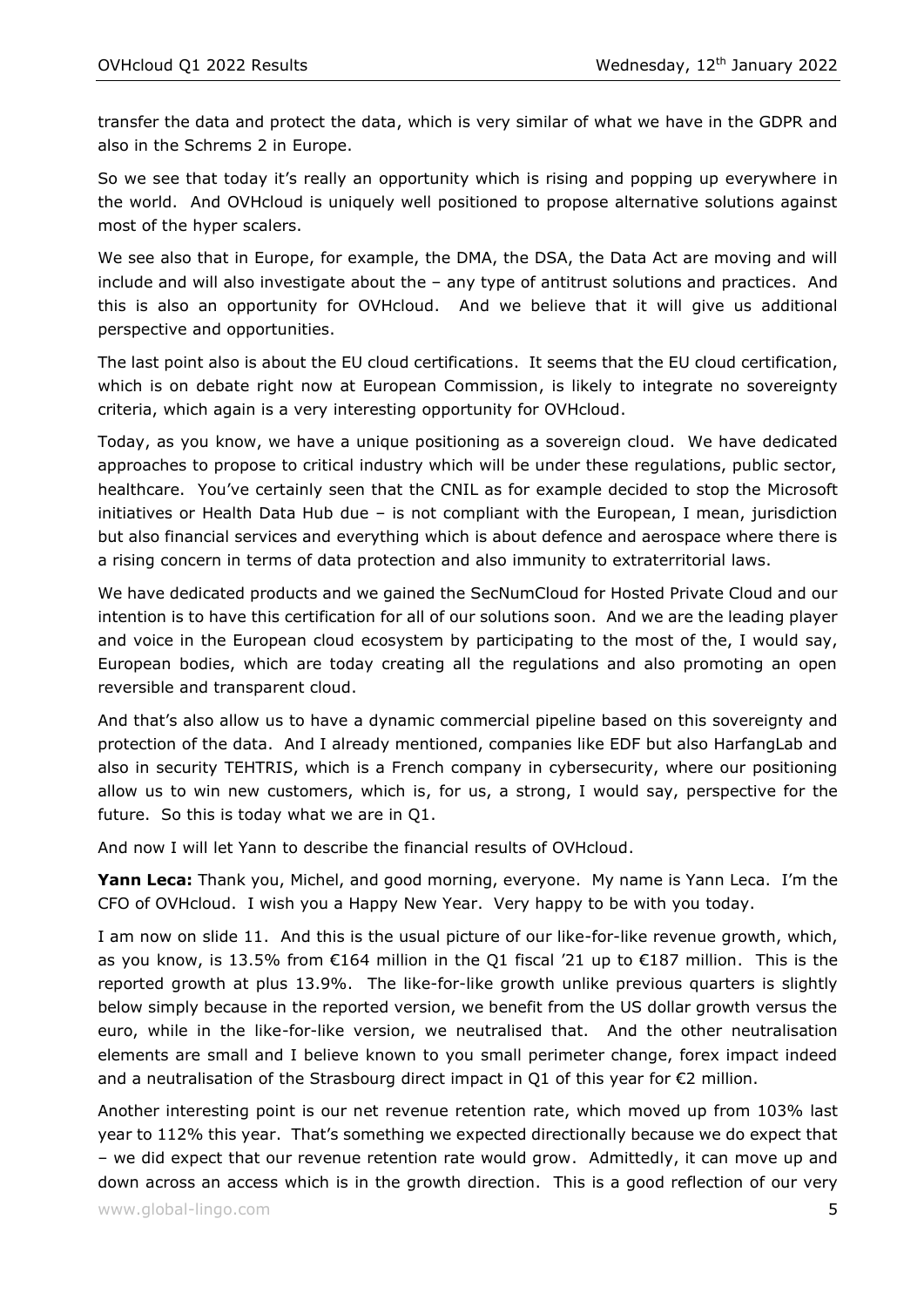moderate churn this quarter as well as our policy to increase the enterprise segment as well as finding lots of partnerships account as Michel showed you earlier.

Across the board, we have continued improvement in average revenue per active customer, also known as ARPAC. And that is definitely the main driver of our revenue growth.

Moving to the next page on slide 12. You see a breakdown by main segment. And this is showing you that private cloud enjoyed very good growth at 14%. Again, private cloud is a combination of bare metal cloud, which is our heavy weight and hosted private cloud. 14% is overall pretty consistent with market growth. Public cloud grew from  $\epsilon$ 24 million to  $\epsilon$ 30 million, which is an extra 22%, also consistent with market growth as it includes both public cloud and VPS.

And then again web cloud and other from  $\epsilon$ 42 million to  $\epsilon$ 45 million. That's a growth of 7%, also consistent with market and pretty consistent with our past delivery as well. Again, average revenue per active customer increased in all segments. We do have low customer attrition. And our results are also nicely driven by growth in the digital channel, especially in public cloud and private cloud. And as we said before in – outside the Europe, in particular US and Asia.

Now moving to our outlook, straight to page 14. This is an unchanged outlook compared to previous quarter. We confirmed our acceleration path for 2022 and beyond, which means that we view our revenue for the fiscal year 2022 in the upper half of 10-15% bracket and mid-term accelerating to mid-20s. Our adjusted EBITDA margin should be indeed around 40% and in the mid-term in line with fiscal '20.

And again, the CapEx, the recurring level should be this year around 16-20% and the longterm 14-16% as we benefit from economies of scale. And in terms of growth CapEx, we see that remaining in the bracket of 30-34%.

I would like to share with you the fact that our current trading in Q2 is consistent with the annual guidance I've just covered.

And with this, I would like to hand over for a conclusion to Michel.

**Michel Paulin:** As a conclusion, what are the key takeaways of our Q1 results? On the left, you see what are the key elements we want to highlight. The first one, we have a strong revenue retention rate at 112%, which show that today we have a control churn and a capacity to attract new customers.

The second one is that we have a strong growth with a like-for-like revenue growth of 13.5%, which is a 13.9% as reported revenue growth. And you've seen that we are growing in all geographies and all segments or products.

We have four pillars to accelerate our growth and it's in the middle. And we have intensified our commercial momentum with big names and also strong partnerships which will allow us to leverage and cover more efficiently the market. I mentioned Sopra, Inetum and a subsidiary of Accenture, which will help us to accelerate and to leverage our capacity to accelerate our growth.

We are introducing new services of PaaS to address this new segment for us, which is a great opportunity. And of course, we are investing more and more in marketing and sales to boost and to increase our international footprint.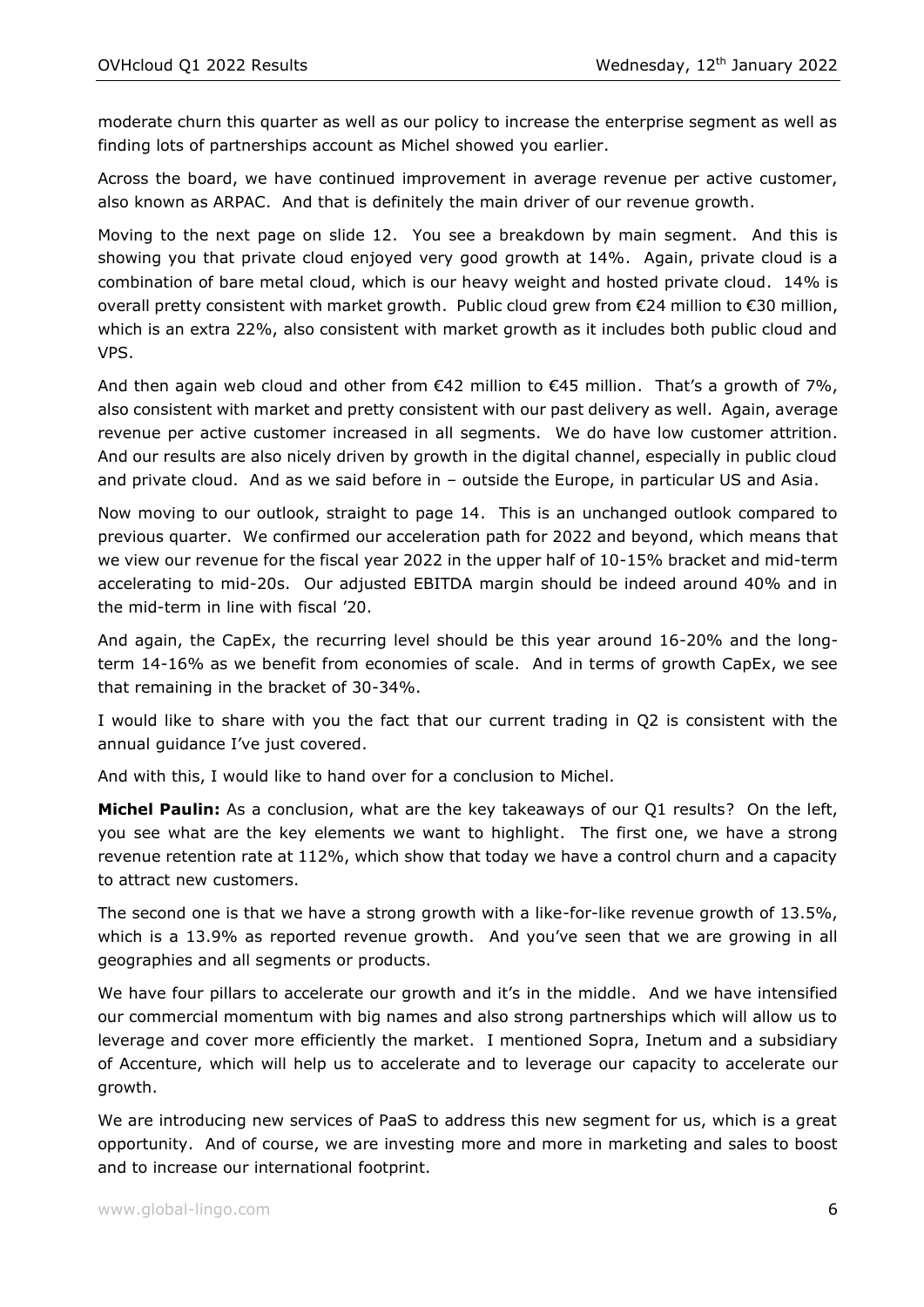Last but not least, the sovereignty issues which is rising is clearly an opportunity, an upsell potential for OVHcloud. We have a confirmed outlook. We confirm our acceleration plans for 2022 and beyond. And Q2 current trading is consistent with our fiscal 2022 annual guidance.

So after these key takeaways, I propose now that we switch to Marisa.

## **Questions and Answers**

**Marisa Baldo:** Yes. Thank you, Michel. I will hand over to Stefano to handle the questions. We can spend some 20, 25 minutes in Q&A. Please Stefano, can you tell us how to proceed for Q&A?

**Operator:** Yes, absolutely. As a reminder, if you would like to ask a question or make a contribution, please press star one on your telephone keypad. Please ensure your line remains unmuted locally. The first question comes from the line of George Webb from Morgan Stanley. Please go ahead.

**George Webb (Morgan Stanley):** Morning, Michel, Yann and also Marisa, and congratulations on the good start to the year. A couple of questions from my side, please. So firstly, just on the guidance for the year. I guess, in Q1, you're delivering 13.9% stated, looks 13% in constant currency. And as you've mentioned, slightly higher in like-for-like terms, so already well into the upper end of the range. When you think about your full year guidance and given the Q3 and Q4 have mechanically easier comps on the Strasbourg revenue headwind dropping out, are there any effects we should be bearing in mind that may moderate underlying growth as you move through the balance of the year? That's the first question.

And then secondly, just on the US side and strong growth you've seen there. Can you give us a sense of how private cloud versus public cloud is growing within the US? Thank you.

**Yann Leca:** Good morning. This is Yann speaking. I will take those questions. In terms of your first question, we do not expect any underlying growth slowdown. Right now we have left our guidance unchanged because this is just the first quarter. It's important to stay attuned I would say to our future communications for further details on the annual guidance.

On your second question, in the US, our – right now we are very focused on private cloud. So I guess, that's a relatively easy answer. We do not usually – we do not yet put pressure on the US market with public cloud.

**Michel Paulin:** And maybe to add on this question about the US, in fact, on – most of the growth is coming from private cloud right now. But we have making investment to introduce new regions of public cloud in our two data centres and we are doing extension. So we will boost public cloud growth in the US.

Moreover, as you know, we are introducing PaaS solutions on our public cloud in other regions. For the moment, it's not still accessible to the US but we'll introduce all these new services beginning of Q2 and Q3. And so we are seeing a strong opportunity in US, thanks to the fact that we will have exactly the same solutions as European solutions in the US where we know that the public cloud is growing fast.

**George Webb:** That's very helpful. Thank you.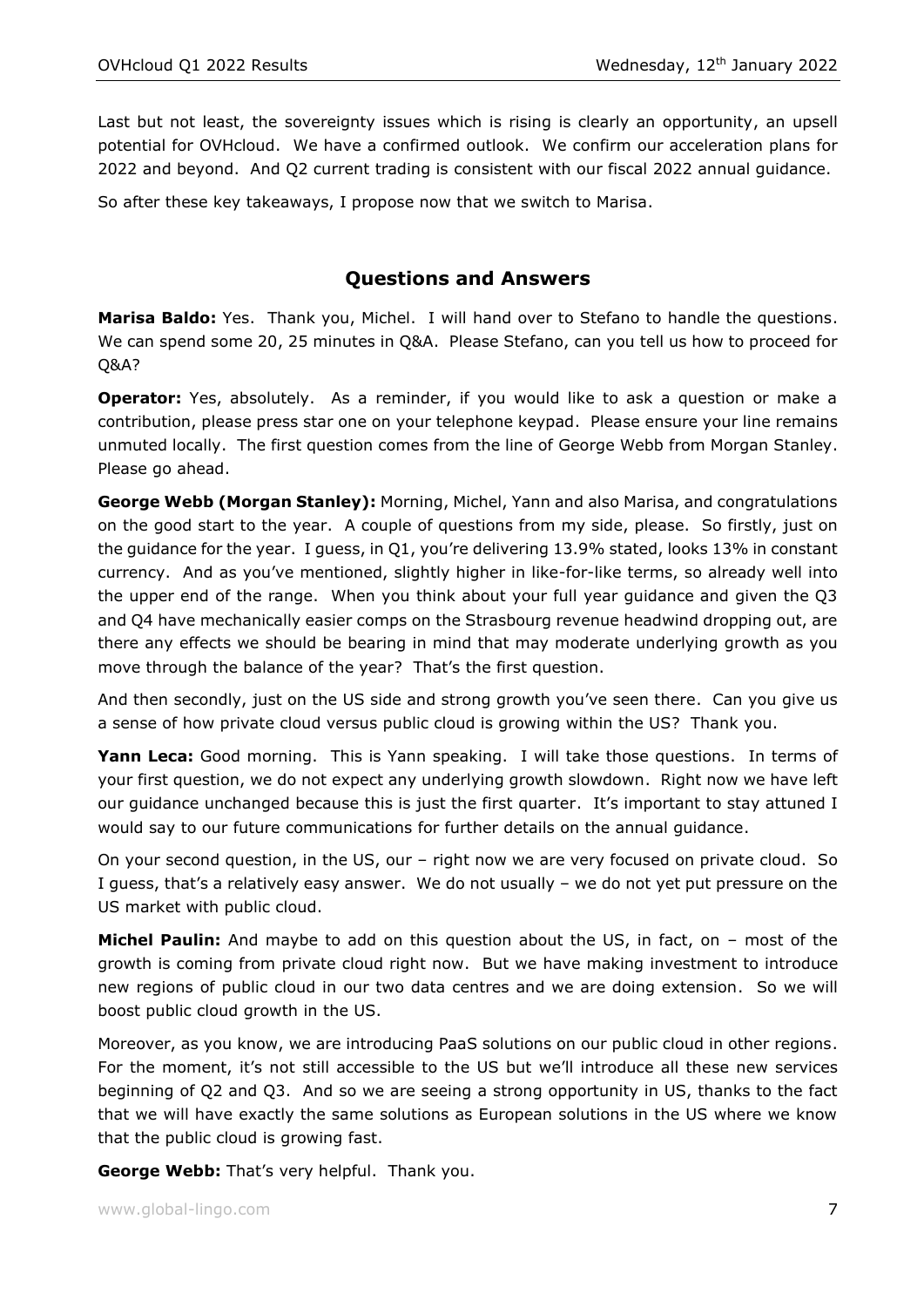**Operator:** The next question comes from the line of Toby Ogg from Credit Suisse. Please go ahead.

**Toby Ogg (Credit Suisse):** Yeah. Good morning, Michel, Yann and Marisa. Thank you for taking my questions. A couple from my side. So firstly, just want to touch on net revenue retention rate of 112% in the quarter that obviously looked particularly strong relative to even pre-Strasbourg or even pre-COVID rates of 105%. Could you expand on the primary drivers of that step-up, the sustainability of those drivers and whether you think we could see any further improvements in that rate through the year?

And then secondly, Yann, could you perhaps just give us a feel for the shape of the revenue growth throughout the remainder of the year? Are there any reasons why we wouldn't see a sequential acceleration through those remaining quarters? And how should we think about H1 versus H2 EBITDA weighting and CapEx phasing through the year? Thank you.

Yann Leca: Yes. Thank you for those questions. The first question regarding revenue retention rate, the evolution and the direction, which is an improvement, is something we expected. And the main drivers are, first of all, a very contained churn, customer churn and revenue churn. Second, the – an improvement in the relative weight of our partners and enterprise customers, which obviously are a stickier population than just small to very small customers.

And those trends are definitely sustainable. Now the net revenue retention rate is a very sensitive KPI. It can vary slightly up or down. The direction though we believe is set but we're not going to give any guidance on a quarter-by-quarter basis because I guess it's too sensitive an indicator for us to do this. Again, we believe that the trends themselves are sustainable.

In terms of the profile quarter-on-quarter, H1, H2 revenue, EBITDA and CapEx, let me say the following. We do not expect any particular slowdown or change in the trends we are reporting in the underlying business. And second, in H2, as I'm sure you've gathered, we will benefit in the reported revenue rate – revenue growth rates from the base effect of H2 fiscal '21, which was impacted by €28 million of Strasbourg direct effects being the vouchers, the credit notes and the non-invoicing again for a total of €28 million. So we should report very good growth rates.

So overall, the conclusion on this on revenue is that we are very confident that we will achieve our guidance of 12.5-15%.

On EBITDA H1 versus H2 profile, it's – we are – we have – actually we don't have a very strong seasonality in the profile of our company. Q4 is usually a bit lower because we do have some telephony in our revenue and we sell packs to companies and companies tend to be more close than open in the summer, especially in France. We still have approximately a 50% weight in our total revenue. But that's a moderate impact as I'm sure you know we're not typically a telephony company.

And we also have a population still of pretty small customers who tend to have less activity throughout the summer. Again, that's a moderate H1 to H2 seasonality.

Now your question about CapEx is interesting because we do not have a typical seasonality but it tends this year – it will probably tend – and I'm sure you would expect this – to be a strongly geared towards H1 as the supply disruptions have led us and we've communicated that earlier to increase our stocks in order to better anticipate on shortage because we believe shortage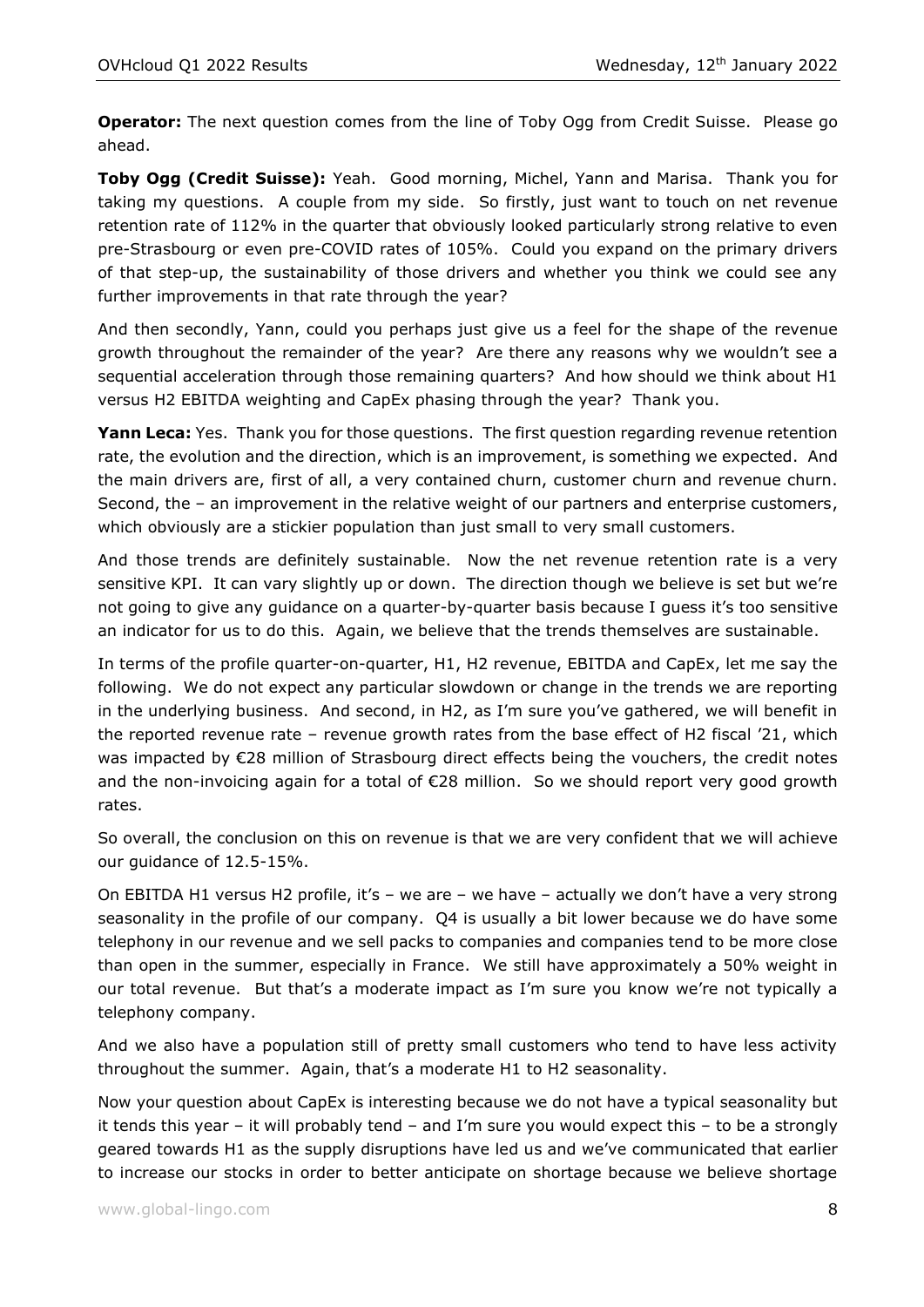will not cease. So the shortage situation will not improve before at least the second half of next calendar year.

So we believe it is prudent to do that. And as a result, we may have a slightly heavier weight in H1 than in H2 relatively to revenue. But again, those are moderate factors. We do not have a very strong seasonality built in our business model.

**Toby Ogg:** That's great. Thank you very much.

**Operator:** The next question comes from the line of Stefan Slowinski of BNP Paribas. Please go ahead.

**Stefan Slowinski (Exane BNP Paribas):** Yes. Good morning. Thanks, and happy new year as well, and thanks for taking my question. Just a follow-up on the previous comments just around the components and building of the inventory. So am I right to assume from your comments that you've made that you are able to procure those components and you feel comfortable with the ability to deliver on that data centre build out and the server build outs that you've planned? So it'll be my first question.

And just secondly on the competitive environment and pricing trends. I mean, can you talk about whether or not you're pushing through price increases or whether or not you're seeing pricing pressure? We've noticed with AWS in particular, they've actually increased the amount of free data transfers out of AWS from one gigabit to 100 gigabit per month and they're also increasing the number of free monthly HTTP requests from 2 million to 10 million. So looks like they may be taking pricing down. So any comments around the pricing environment would be appreciated. Thank you.

**Michel Paulin:** Yeah. I will let after Yann to comment a few. I just want to mention about first the supply and data centre. It's clear it's a concern for all the industry. And we have tensions today. Two types of tensions. The first tension is the supply itself, and we try to mitigate, thanks to the fact that we have the integrated model and we manufacture our system to be able to mitigate by be able to switch or change the missing chipset or elements when we have shortages.

However, it's a concern but we believe that we have strong argument. And as Yann said, we made a decision during the first  $-$  I mean, the last quarter and first semester to stock more components to be able to have a long-term vision in terms of supply and to guarantee and to be able.

On data centre, I don't think today this is a main concern. We don't see today a tension in the – it's more a question of long-term vision about the new data centre that we might open in two or three years. But very short-term, I don't think it's completely, I would say, related to the supply concern.

In terms of pricing, today, we see contradictory trends in terms of pricing. If you take everything which is about the chipset, the IPs, addresses, there is a strong increase today; and if you take the IP addresses on before, they are growing – the pricing is growing. So we see an increase in the chipset, for example, pricing, in the components pricing. And this is definitely a challenge for the industry.

On the other hand, it's very interesting to see that AWS has changed its pricing policy by the pressure of the market. And we believe it's also a proof that today our positioning is the right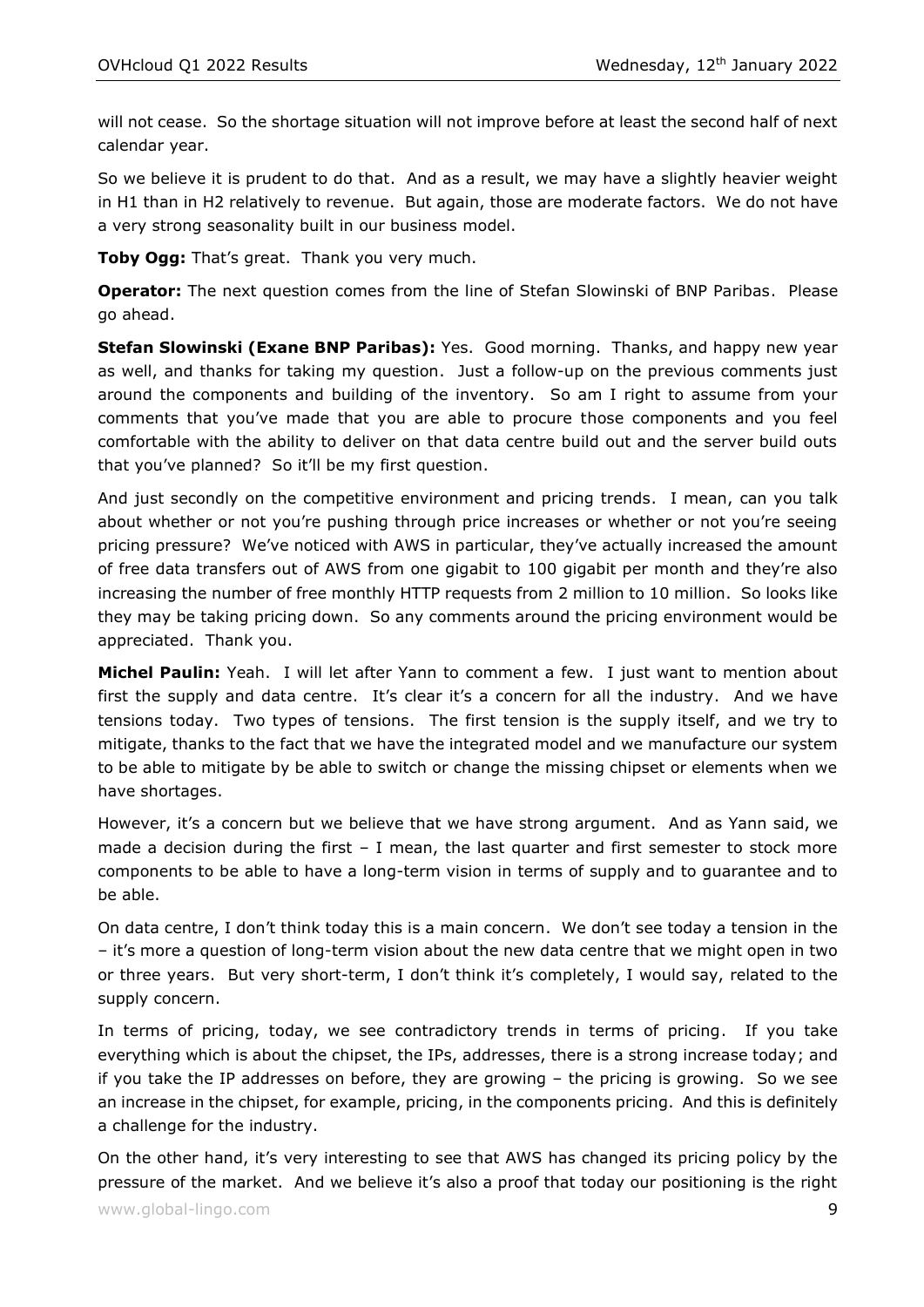positioning because we said our pricing is predictable. We do not bill the, I would say, egress bandwidth in our pricing model. Moreover, as you said, we do not make any pricing for or cost for the API calls. So this is for me very good example of the proofs that our positioning, especially in the US markets, is really at the right – I mean, the right positioning.

We have predictable and the promise of the cloud we can give, I would say, non-expensive solutions on demand is really something that we can provide. And for me, we do not threat this AWS because if you compare our pricing with the hyper-scalers, we know that we have today price competitiveness and there is a huge, huge gap.

For them, it will affect their, I would say, profitability. But for the moment, this is not a concern for us. We are much more concerned by the supply and inflation of the components. This is definitely something which will affect all the industry.

**Stefan Slowinski:** Great. Thank you. That's really helpful. Just – if I can ask one follow-up just on energy prices. Obviously, it was a discussion over the summer. But if you can just remind us whether your long-term contracts that you had or whether that's meaningful for you if we do see energy price increases, especially in Europe over the winter? Thank you.

**Yann Leca:** Yes, Stefan, this is Yann again. Yes, we are hedged until the end of 2023 at a level which is sufficient for us not to have to suffer those increases in a meaningful manner in our profits. And we're right now revolving around what's going to happen in the further years. And – but that's obviously something we can then state later. It's a bit early right now. But for the foreseeable future, we're hedged.

**Stefan Slowinski:** Great. Thanks, Michel. Thanks, Yann.

**Operator:** The next question comes from the line of Stacy Pollard of JP Morgan.

**Stacy Pollard (JP Morgan):** Hi. Thank you for taking my questions. Just a few from me. You now have 60 and you're planning for 80 PaaS services. What is customer take up of these services or maybe what are you planning for 2022? And to what degree do you think that can help drive up NRR as well?

Second question, sort of following on that. Maybe can you touch on churn rates, how is this trending as vouchers are consumed? And finally, how is customer acquisition in France post Strasbourg?

**Michel Paulin:** So about the PaaS services, as you said, our ambition is to introduce up to 80 new services of PaaS. These services I mentioned in the presentations are in the four main categories. And clearly, the key elements of this PaaS services is that they're really as a service which means that they don't use all the time the - if you take AI for example, it's not 100% of the time. It's not like storage or it's not like platform – application platforms, where most of the time it's, I would say, a continuous usage of the service. This is not the case.

So that's the reason why we are really today pushing the introduction of a lot of new services to be able to have the right momentum starting of fiscal year 2023, to have a consistent growth based on the fact that we have enough beta tester and after install base to guarantee a longterm NRR growth every month. This is what we are building now right now. That's why we said that the impact of the PaaS strategy will have marginal impact in the revenue for 2022 because all our marketing and technical strategy is to create communities of users which will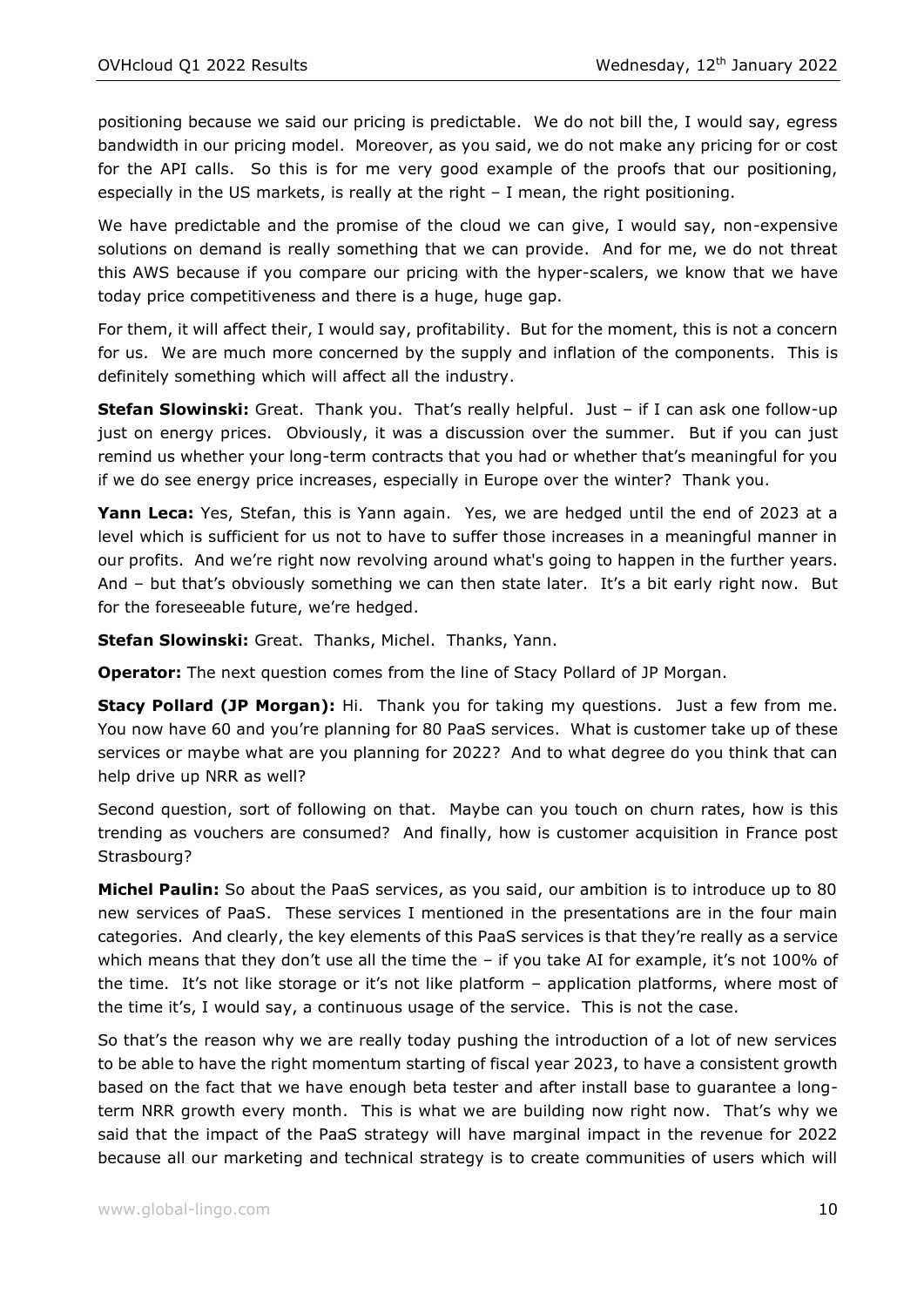have at the same time to improve our solutions but also to create these install base that will use as a demand and be able to create the right momentum there.

Storage is going to be different because storage is much more persistent. And because – and that's why we believe that the storage and the back-up, that we are going to introduce in fact in a few weeks, especially in the object storage and the block storage will be in three months will help us to have, I would say, due to the fact that the number - the size of the data which is stored is increasing permanently and at exponential rate. It will give us the capacity to grow. And that's the reason why we are absolutely convinced. This is really a strong way of accelerating our growth. This is what we put as one of the third pillar. So this is something which is important. We will have, in the next few weeks, other initiatives. And our ambition is to really continue to have many PaaS services to be able.

The second driver of the PaaS strategy is to open new regions geographically. Today, most of the introduction of our PaaS are based in Europe starting most of the time in Europe. But now the intention is to introduce these new services in Canada, in the US and in APAC. That will be second driver for us, which will also allow to address our larger markets.

And as most of these products are mainly sold through digital channels, we believe that in the US, in Canada, in APAC, we have a strong capacity to accelerate growth, thanks to the fact that these products will be available in these regions, and thanks to our very strong market digital channel. The second question was about –

**Stacy Pollard:** Yeah. It was just on churn metrics since the vouchers and customer acquisition in France post Strasbourg?

**Michel Paulin:** Yeah. It's clear that we have been very cautious and, let's say, very prudent and we have put a lot of effort to stabilise, restore trust in France. And this is – has been our main, I would say, focus during the last months because we believe that it was important before doing an aggressive promotion of our services is to restore and to be sure.

What we see today is that we are now at the end of all the programmes of vouchers and I mean all the elements we gave to our customers. And what we see and you've seen in the retention rate that the churn level has been back to the level and even slightly below it was before the event in Strasbourg.

So we believe that now that Strasbourg event perception is over and that we were able to restore enough trust to keep a strong install base in France. And we are still very, very cautious and very, I would say, promoting the capacity to take care of our customers. We are making a lot of investment in our support organisation to continue to support, help, train, give new solutions in terms of back-up, in terms of disaster recovery solutions.

However, we believe that we are now on a stable base to be able to accelerate, thanks to this new PaaS, to this new innovation we introduce and accelerate even growth in France in acquisitions. Thanks also to the fact that as you've seen, we have been able during the last six months to have new strong partnerships on a worldwide base through system integrators or SaaS provider and these partnership will give us the capability to accelerate the coverage of our market, different markets, tech markets, the digital markets or also the enterprise markets. And thanks to these partnerships, we believe that it will give us the opportunity to introduce more services in new names, thanks to these, I would say, live that are this indirect channel.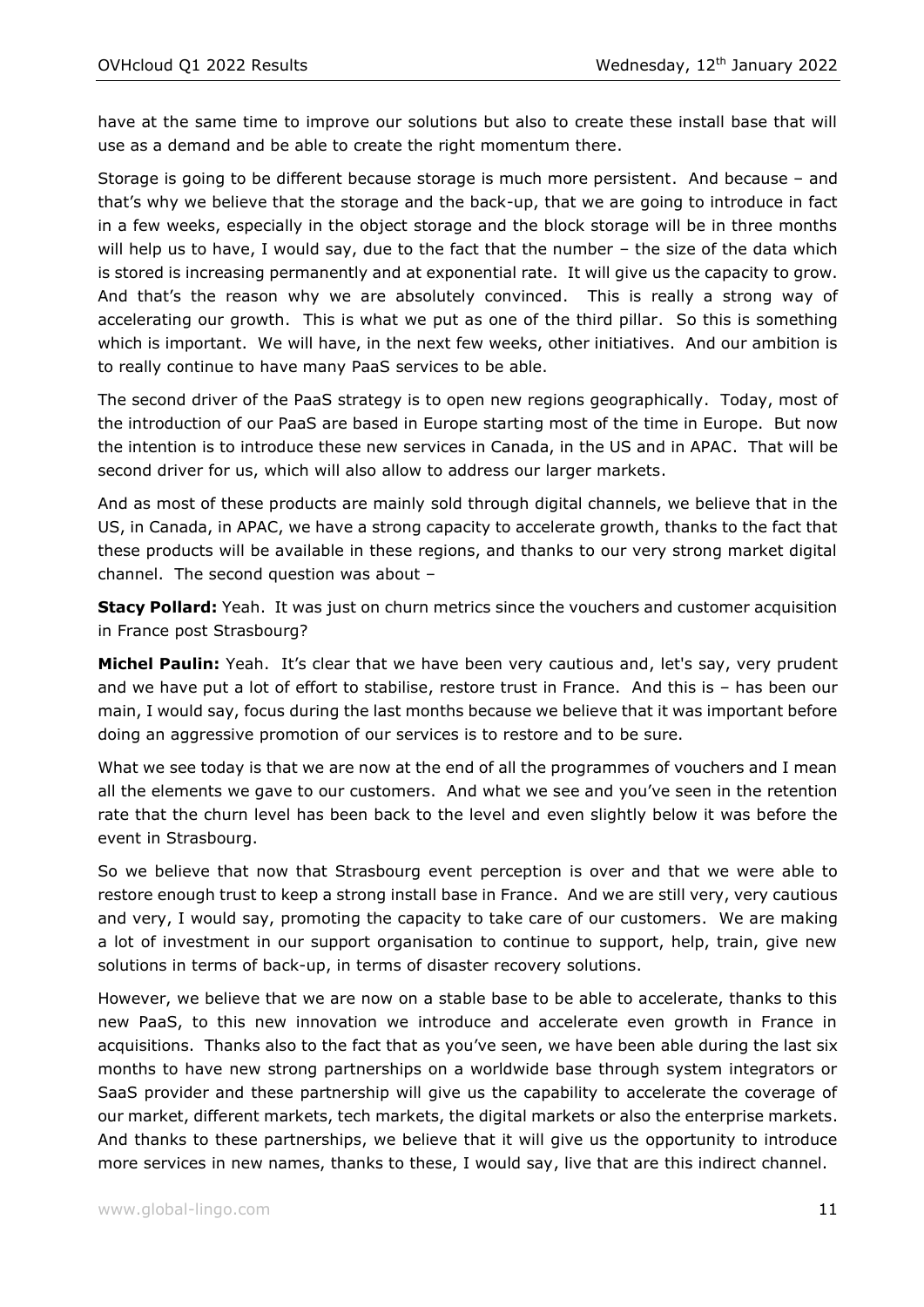**Stacy Pollard:** That's great. Thank you.

**Operator:** The next question comes from the line of Amit Harchandani from Citigroup. Please go ahead.

**Amit Harchandani (Citigroup):** Thank you. Good morning, all. Amit Harchandani from Citi. Two questions, if I may. My first question goes back to the topic of Strasbourg. Clearly, you've done a good job, as you indicated, in terms of restoring confidence. So how are you really thinking about the remaining implications also in terms of the progression to cover customer claims and litigations? Is there a possibility some of that would be reversed? So that would be the first question.

The second question is with respect to growth in France. It's strong, but are there any other factors that are holding it back that you think could see France grow even stronger as we look towards the latter half of this year and going into next fiscal year? Thank you.

**Yann Leca:** Good morning. Yann speaking. I would take your first question regarding the provision. We did build a provision in our last year's financial statements. And at this moment, based on the information we have, we believe this provision is sufficient and adequate. It is, I believe, too early to say whether some of it will be reversible or reversed. And I think Michel will take the second question.

**Michel Paulin:** Yeah. Growth in France isn't – is effectively very interesting question. In fact, we have two effects. The first one, as you know, in France, we have a strong share of our revenue which are web cloud with domain names but also telephony and connectivity. This market is growing at a slower pace than the rest of the cloud. And so, by mechanical effect, we have, in France, a lower growth than the rest of the other geography due to the fact that there is more of the web cloud in the total revenue.

And as you know, we believe that mechanically due to the fact that we are accelerating in private cloud and public cloud, there is mechanically due to the shift in the mix of the revenue additional growth in France. That's, I would say, structurally what we have today in terms of growth. However, as I said, in – and I'm not sure in the previous question, there was also the point of Strasbourg.

In France, our main focus was and is still to restore, I would say, and to maintain a high level of trust to be able to have no churn. And this is where we have put all our efforts in terms of marketing and sales. And you see that we have good results, and that's the reason why we believe that we have accomplished the first step.

Now we were going to devote also a lot of effort now to acquire new customers in France. We will do that through the indirect channel I mentioned, and that's the reason why we see that there is a strong momentum, thanks to all the deals we have with Capgemini, Atos, Inetum, OCTO, which is Accenture subsidiary. So we see that this is, for us, the first driver. But also, we are now in, I would say, everything is set to be able to regain a strong marketing effort in the digital channel to acquire new customers, thanks to the fact also that we have now a more comprehensive products and solutions portfolio.

So yes, we believe that today we have now being in France at a level where we can gain mechanically and also opportunistically with opportunity strong momentum and growth in France.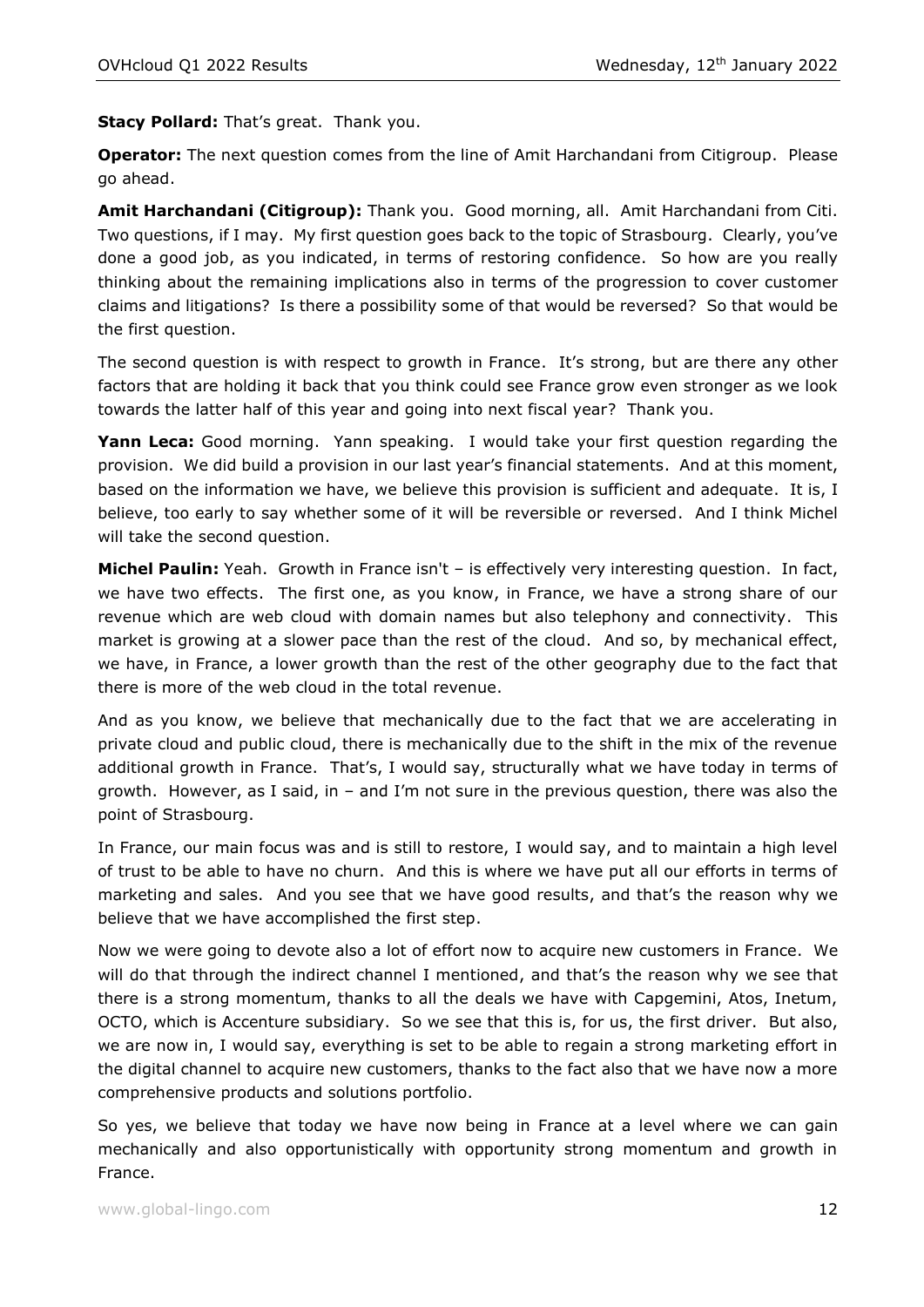**Amit Harchandani:** Thank you, Michel. Thank you, Yann.

**Marisa Baldo:** Stefano, maybe if there are no further questions, we're going to conclude the call, unless you – otherwise we can take the last question.

**Operator:** We have one final question from Derric Marcon from Société Générale. Please go ahead.

**Derric Marcon (Société Générale):** Yeah. Can you hear me okay? Good morning to all. Best wishes from my side for the new year. I've got three questions, quick ones. The first one, Yann, you often discussed or separate VPS versus public cloud. Can you give us more colour about that and the market trend that you see there and business trend that you've got on your side between these two subsegments?

My second question is about mongoDB. Can you share with us any statistics, relevant statistics and policies[?] and general availability about customer adoption or revenue – additional revenue for you?

And my last one is about the vouchers. So  $\epsilon$ 2.1 million consumed in Q1. I thought the  $\epsilon$ 8 million that you were expected to – customer were likely to consume in fiscal year 2022 were much more front-loaded than backend loaded. Would you say that given Q1 results, the  $\epsilon$ 8 million that were supposed to be consumed during the year would not be fully consumed? Thank you.

Yann Leca: Thank you, Derric. Yann speaking. So on your first question regarding the content of our public cloud segment, we're not giving further details on this, but what I can tell you is that VPS is – so virtual private server is usually focused on very small customers and the growth level is less than that of the public cloud. And if you – if we look at the public cloud itself, which is the majority of the – our public cloud segment, the growth is higher than the average.

Your – Michel will take your second question and I will finish with vouchers.

**Michel Paulin:** Yeah. About mongoDB, we do not disclose the number of customers, but what I can give you is a little bit of flavour of what we have. We said and we had several hundred of beta tester of mongoDB in the beta phase. And the good news is that in fact we have now among these hundreds of customers using the mongoDB in Europe, we see intensive retention rates after this beta phase. And that's why we see now first - the first billing that we started now in January. So in fact, we started to bill in January.

And the retention rate after the beta is very, very, I would say, promising. Moreover, what we decided now is after this beta, which was based on our historical, I would say, install base and community, now we are introducing a new marketing plan to boost now to acquire new customers and especially in the – first in Europe, where we have a strong community but we want to expand that. That's the reason why we have now put in place some marketing efforts in Italy, in Germany, in UK mainly to be able to acquire new customers on mongoDB.

We believe also that the fact that the new Kafka and Red Hat, etc., new database, which will give a complete spectrum of database-as-a-service, today it's in beta test. But end of this month, we will have more than six database-as-a-service available in the PaaS and it will give us a comprehensive offering. And that's the reason why we are – today we see already momentum in mongoDB but we believe that in February, March and April, we will continue to have new acquisitions and [inaudible] which will use these products. And that's why we are, I